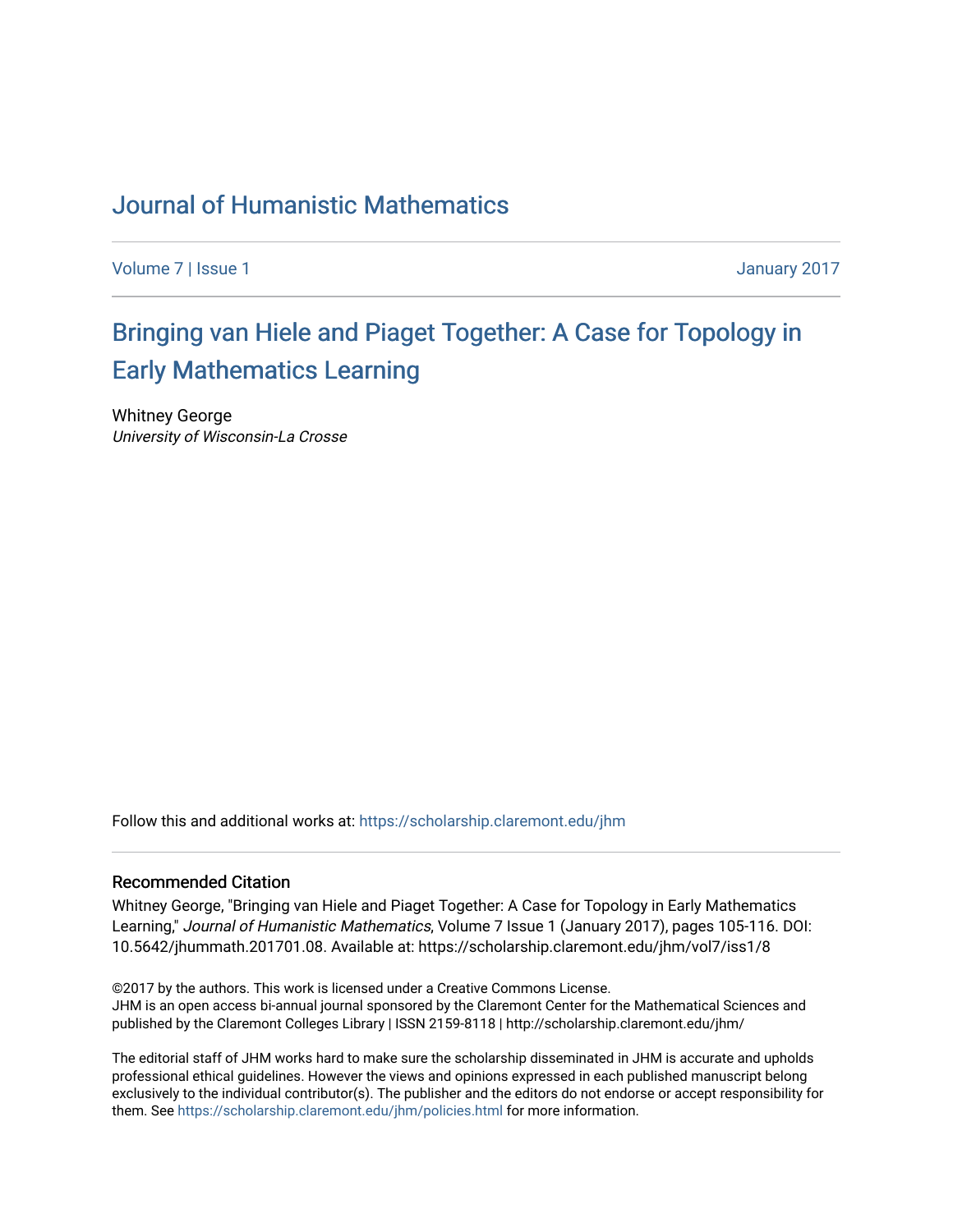## Bringing van Hiele and Piaget Together: A Case for Topology in Early Mathematics Learning

Whitney George

Department of Mathematics, University of Wisconsin-La Crosse, La Crosse, WI, USA wgeorge@uwlax.edu

#### Abstract

Topological concepts arise naturally in young children's spatial reasoning yet topology is not part of our current K-12 education. In this paper, we extend the van Hiele model of spatial reasoning using Piaget's theory of representational space. By merging these two existing theories, we are able to place topological concepts in a context that is age appropriate.

#### 1. Introduction

For a few months in 2012, a problem was circulating social media sites popular among bloggers. Given a platform for sharing ideas, many people posted solutions and comments. While many of the solutions are interesting to read, the comments proved to be more interesting. Here is one wording of this problem followed by a variety of comments from different blogs [\[17\]](#page-12-0).

Example. This problem can be solved by preschool children in 5-10 minutes, by a programmer in 1 hour, and by people with higher education...well check it out for yourself! If

| $8809 = 6$ , | $3333 = 0,$  | $7111 = 0,$  | $5555 = 0,$  |
|--------------|--------------|--------------|--------------|
| $2172 = 0$ , | $8193 = 3$ , | $6666 = 4$ , | $8096 = 5$ , |
| $1111 = 0$ , | $7777 = 0,$  | $3213 = 0,$  | $9999 = 4$ , |
| $7662 = 2,$  | $7756 = 1,$  | $9313 = 1,$  | $6855 = 3$ , |
| $0000 = 4$ , | $9881 = 5,$  | $2222 = 0$ , | $5531 = 0$ , |
|              |              |              |              |

then  $2581 = ?$ 

[Journal of Humanistic Mathematics](http://scholarship.claremont.edu/jhm/) Vol 7, No 1, January 2017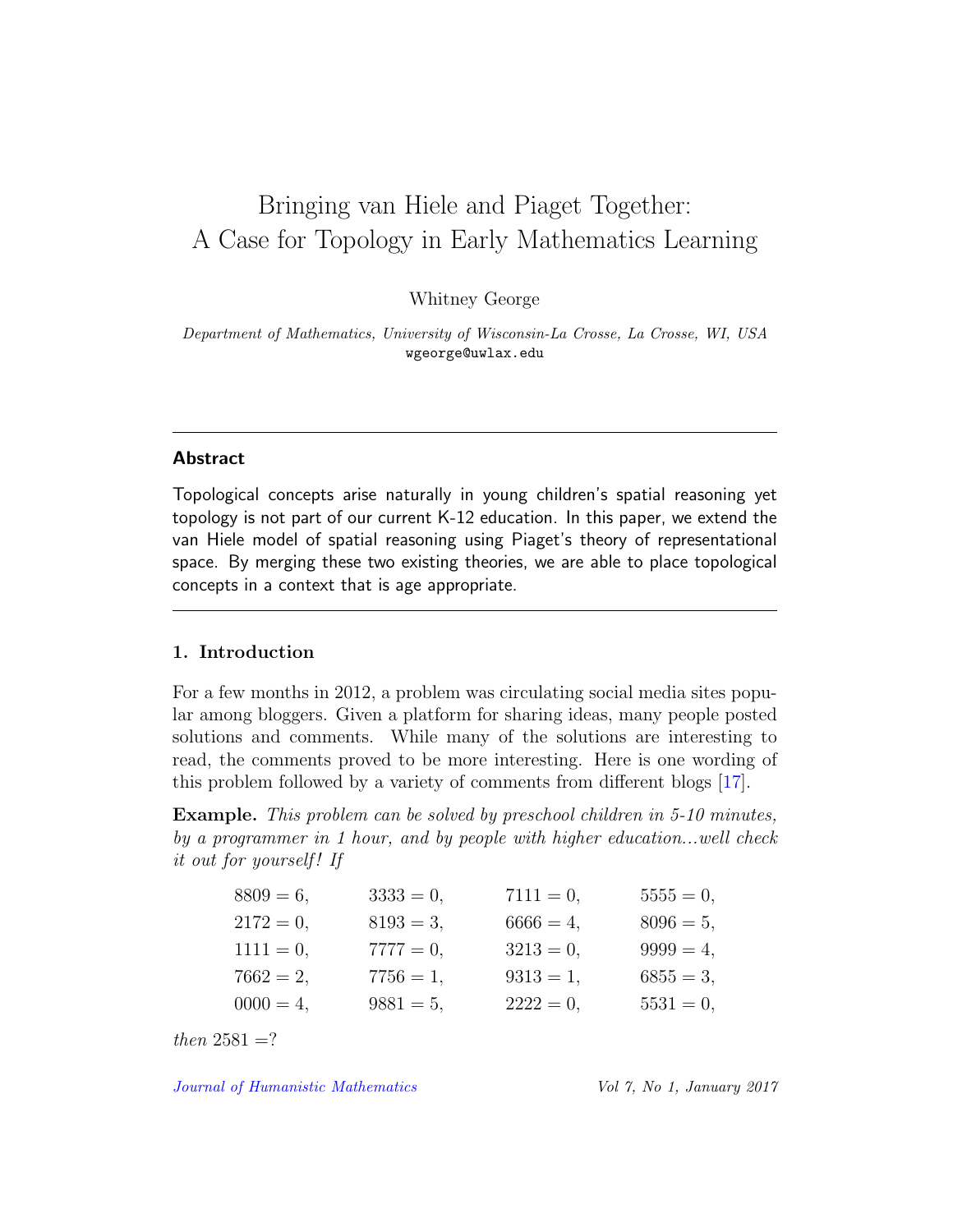Comments:

- 1. Alix: My preschooler got it in 3 seconds. I tried to have him explain how he got it. So confused. But I'm thinking that the question mark looks like a 2 so it must be  $2 \, 8$ .
- 2. Micah: Did the preschooler have complete information about the problem? It's obviously meant to be confusing  $[8]$ .
- 3. El Guapo: Nope. didn't even come close. Brain too highly developed, I s'pose... [\[12\]](#page-12-1).
- 4. Midas: This problem is bollocks. I didn't solve it, and yet I have no trouble solving Mensa problems. I don't think they mean anything either to be fair  $[12]$ .
- 5. (Response to Midas) I am a member of Mensa. The problem is valid and has an answer and very logical reasoning. You just have to move out of an adult frame of mind and into a child's frame of mind. They think more visually at a young age. Preschoolers cannot add, and counting is limited. But what can they do? See consistent shapes because that's what they've been doing... squares, triangles,  $CIRCLES...$  [\[12\]](#page-12-1).

Here is a spolier: The solution to the problem is obtained by counting the number of holes in each set of numbers. For instance, 8 has two holes, 4 has one hole, and 2 has zero holes. Therefore,  $842$  is  $3<sup>1</sup>$  $3<sup>1</sup>$  $3<sup>1</sup>$ . The problem wording implies that the more mature and more educated you are, the less likely you are to figure out this relationship. The comments also support this idea. Yet, counting holes is fundamental in topology, which is a non-trivial subfield of mathematics. Why are more sophisticated thinkers less likely to access topological intuition? Compare the task of counting holes needed to solve the problem to counting angles in a regular polygon. Many adults differentiate a triangle from a rectangle by counting the number of angles. If topological ideas were taught in K-12 mathematics education, would counting holes of shapes be as natural as counting angles of a regular polygon?

Topology forms a general foundation for mathematics and promotes its unity [\[4\]](#page-11-1). It is fundamental to many areas of mathematics. In many cases, however, the first topology course students can take is an upper-division college course. Yet many researchers, such as Piaget, Inhelder, Laurendeau and Pinard, believe that topological knowledge precedes geometric knowledge [\[7,](#page-11-2) [11\]](#page-11-3).

<span id="page-2-0"></span><sup>&</sup>lt;sup>1</sup>We will not comment on the abuse of notation involving the "=" sign.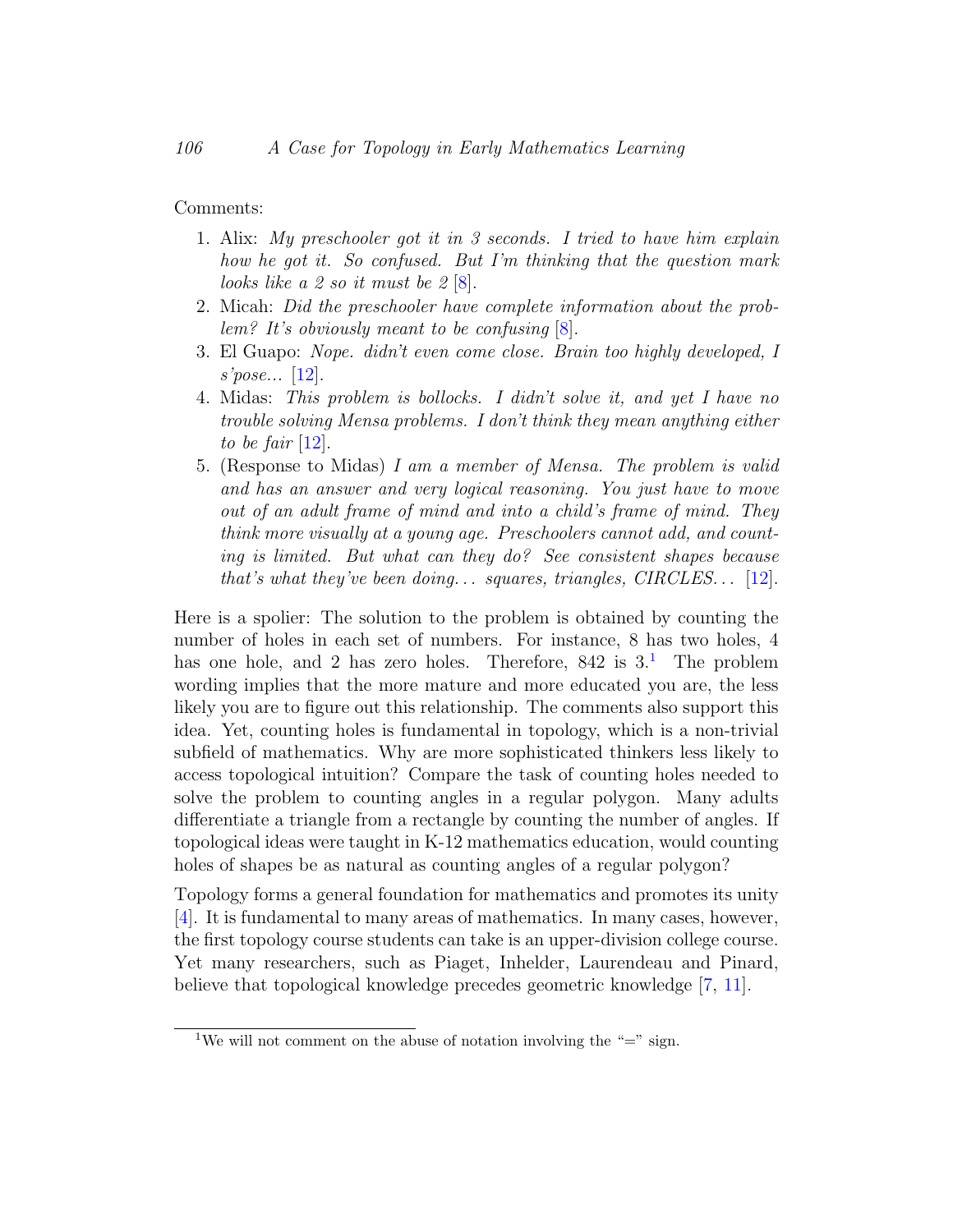#### Whitney George 107

So, what exactly is the difference between topological knowledge and geometric knowledge? One difference is that geometry is an area that uses a lot of measuring while topology does not involve measuring in the traditional sense. In topology, a rope of length 5 ft is equivalent to a rope of length 6 inches. But, ropes of two different lengths would be considered geometrically different. In topology, it is helpful to imagine objects made out of clay. As long as you do not rip, tear, or puncture the clay, you can turn one object into another. For topologists, a donut is the same as a coffee cup!<sup>[2](#page-3-0)</sup>

Many topological concepts are observable and could be explored by curious young minds. While it would be incorrect to assume that all material in an upper-division topology course is appropriate material for our schools, we are missing out on a lot of opportunities to teach a fundamental area of mathematics if we stay away from topology altogether. Here is a sample of missed opportunities for emphasizing topological concepts within basic activities. When a student bends a pipe cleaner from a shape of a triangle to a circle, they could be told this is a mathematical (topological) operation that allows us to think of a circle as a triangle. When a child cuts a strip of paper into two pieces, they could explore the connectedness properties of the paper: the paper was at first connected and after the cut it became disconnected. Lastly, consider when children play with clay. They often make shapes (balls, cylinders, cubes, etc) and then "smash" the clay objects. This is a great opportunity to explore the similarities and differences between balls, cylinders, and disks (flattened balls). It turns out that a ball is topologically equivalent to a disk but not to a cylinder because a cylinder has a "hole" that goes through it while balls and disks do not have holes. (Figure [1\)](#page-3-1).



<span id="page-3-1"></span>Figure 1: From left to right: A ball, disk, and cylinder.

<span id="page-3-0"></span><sup>&</sup>lt;sup>2</sup>For a visual proof of this fact, see https://www.youtube.com/watch?v=4iHjt20vqag or [https://en.wikipedia.org/wiki/File:Mug\\_and\\_Torus\\_morph.gif](https://en.wikipedia.org/wiki/File:Mug_and_Torus_morph.gif), both accessed on January 24, 2017.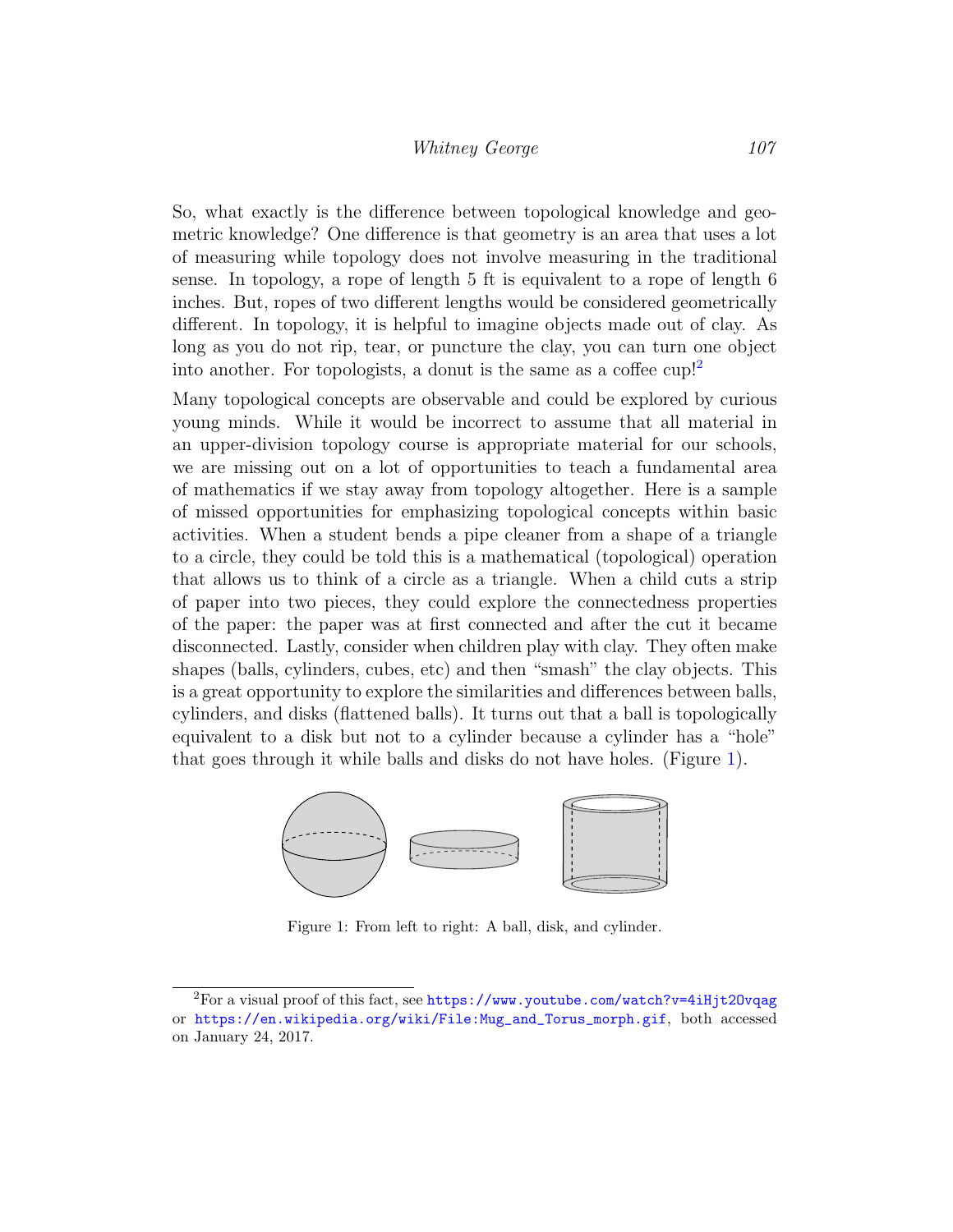The goal of this paper is threefold. The first goal is to show that introducing topological terms and teaching topological concepts in our schools could be beneficial. We could thus offer our students a framework for ideas and concepts that we observe in everyday life. The second goal is to extend the van Hiele model of geometric thinking using the topological framework given by Piaget and Inhelder in The Child's Conception of Space [\[11\]](#page-11-3). Lastly, I would like to convince the reader that there is a need to do research to see the effects of teaching topological concepts to young children. While researchers such as Piaget and Inhelder have done studies that suggest that children understand topological concepts, I have not heard of a complete early education curriculum which explicitly teaches topological concepts, though also see [\[5\]](#page-11-4) for the case study of a seven-year-old girl who participated in an eighteen-week teaching experiment aiming to model the development of her intuitive and informal topological ideas. Educators who work with young children often observe misunderstandings of certain concepts. Perhaps by introducing topological concepts and giving both educators and students new tools and techniques for working with shapes, these misconceptions could be addressed using a topological viewpoint. This, in turn, could lead to new teaching methods.

#### 2. Spatial thinking in early development

In this section, we review two preexisting theories for spatial thinking: The van Hiele model of geometric thinking and Piaget's model for the development of children's representational thinking about the nature of space. One of the inherent differences between these two theories is that progression using the van Hiele model is instruction-based while progression through Piaget's stages is developmental. Nevertheless, there are similarities between the theories in terms of how they describe these stages. In the next section, we will use Piaget's theory to extend the van Hiele model. This will allow us to place topological concepts within an early stage of a spatial framework.

#### 2.1. The van Hiele model

The van Hiele model of geometric thinking was developed in 1957 by two Dutch mathematics educators, P.M. van Hiele and Dina van Hiele-Geldof, see a relatively recent exposition of the model by van Hiele in [\[15\]](#page-12-2). The model became well-known in the US after Izaak Wirszup presented the model to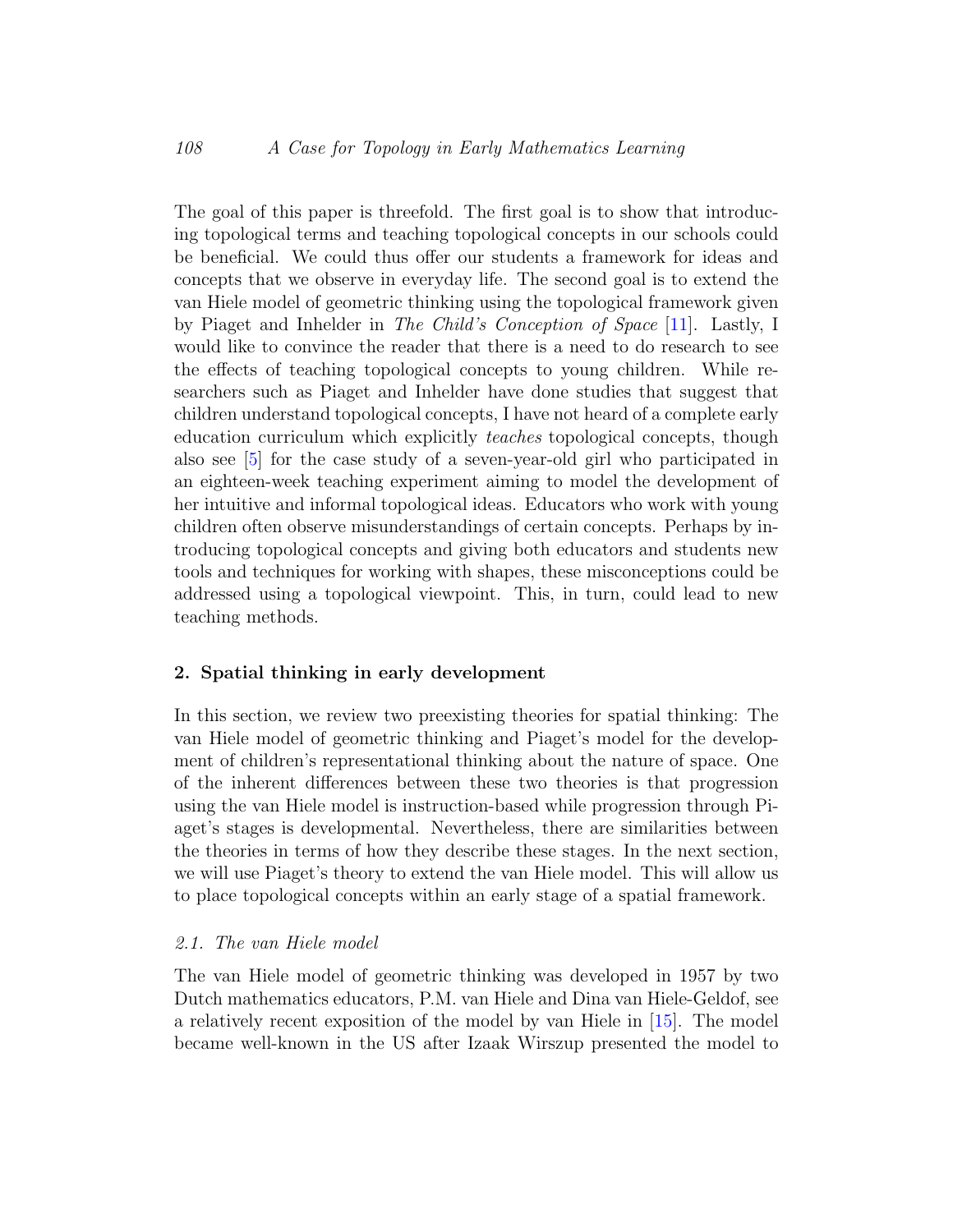the National Council of Teachers of Mathematics in 1974; for an overview of this history see [\[16\]](#page-12-3). The original van Hiele model consists of five levels of learning and each level has five sequential stages of instruction. The levels can be described as naturally inductive [\[6,](#page-11-5) page 206]. The advancement from one level to the next is more dependent on instruction than biology [\[2\]](#page-10-0). So, while age is not a factor for determining at which level a student is performing, it is nonetheless used to some degree to align the van Hiele model to K-12 teaching.

There are five ordered levels in the van Hiele Model of Geometric Thinking: (1) visualization, (2) analysis, (3) informal deduction, (4) formal deduction, and (5) rigor. At Level 1, children can name and recognize shapes, but specific properties may not be identified. They might recognize characteristics, but these characteristics are not used for recognizing the shapes. At Level 2, children start to use vocabulary relating to properties. Size and orientation become irrelevant as they begin to focus on specific properties of a shape. At Level 3, children recognize relationships between shapes and are able to reason about relationships. At Level 4, children begin to understand deduction, postulates, theorems, and proofs. At Level 5, children begin to understand how to work with axiomatic systems.

Since the Van Hiele progression in geometric thinking is not age-based, developing a geometric grade-based curriculum using the van Hiele model can be challenging, but some attempts have been made. For example, students in primary grades are assumed to be at Level 2 and many preschoolers are at Level 1, which is described below:

Level  $1<sup>3</sup>$  $1<sup>3</sup>$  $1<sup>3</sup>$ : Children learn to recognize geometric figures such as squares and circles by their holistic physical appearance. For example, a given figure is a circle because it looks like a clock. Children at this level do not think about the attributes or properties of shapes [\[1\]](#page-10-1).

According to the Pennsylvania State Team of the Mid-Atlantic Eisenhower Consortium for Mathematics and Science Education at Research for Better Schools, a typical high school geometry class is appropriate for students at

<span id="page-5-0"></span><sup>3</sup>The original van Hiele model has Levels 0–4. Today these are often relabeled as Levels 1–5. Copley uses the 0–4 scaling which I have adjusted to match the 1–5 scaling.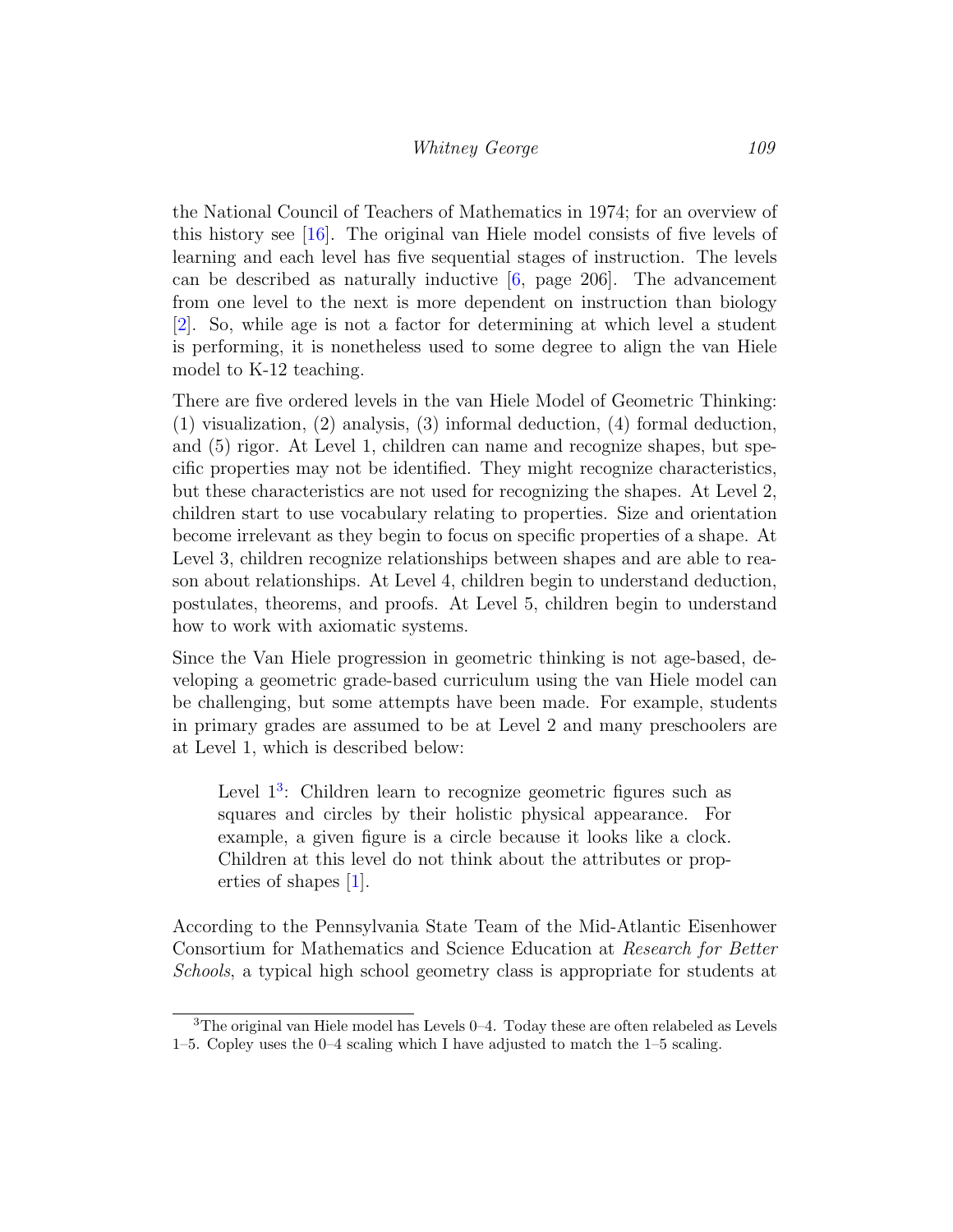the van Hiele Level 4 and a typical college class is appropriate for students at Level 5 [\[18\]](#page-12-4). But, this might be a misalignment of levels with age groups. A study by Usiskin showed that 70% of high school graduates were at the first, second, or third level of van Hiele thinking, with about 50% of these high school graduates performing at the first level of thinking [\[13\]](#page-12-5).

One of the characteristics of the van Hiele model is that instruction at a higher level than the level of the student can inhibit learning and can lead to frustration [\[16,](#page-12-3) [14\]](#page-12-6). Therefore, if a high school geometry class is aimed at Level 4 students but the students taking the class are at Levels 1–3, then their learning may be inhibited. It is important that students are taught at their level. Memorization of definitions and algorithms does not progress a student through the van Hiele levels of thinking [\[14\]](#page-12-6).

#### 2.2. Piaget's Theory of Spatial Development

We now turn our attention to Jean Piaget and Bärbel Inhelder. Piaget and Inhelder conducted a study aimed at understanding how representational space develops from perception in children publishing their findings in The Child's Conception of Space [\[11\]](#page-11-3). Here, perception is the knowledge of objects from direct contact (sensorimotor engagement) while representation is the knowledge of objects in their absence (mental representations) [\[11\]](#page-11-3).

For the Piaget-Inhelder experiments, children ranging from 2-7 years of age performed three tasks. The first task had younger children hold familiar objects under a table to see if they could recognize the given object. In the second task, children were given cardboard cut-outs with their hands hidden and various ways of identifying the object (by name, by picture, etc). The cutouts increased in complexity in each section, starting with simple and symmetric objects, followed by more complicated symmetric objects, then asymmetric objects with straight lines, and lastly "purely topological" objects (irregular surfaces pierced by one or two holes, open or closed rings, two intertwined rings, etc.; see Figure [2\)](#page-7-0).<sup>[4](#page-6-0)</sup> The third task had children touch hidden objects and draw what they touched.

<span id="page-6-0"></span><sup>&</sup>lt;sup>4</sup>It should be noted that all objects are topological. Therefore, when Piaget and Inhelder describe an object as *purely topological*, they are describing shapes that are distinguished by holes and linkages.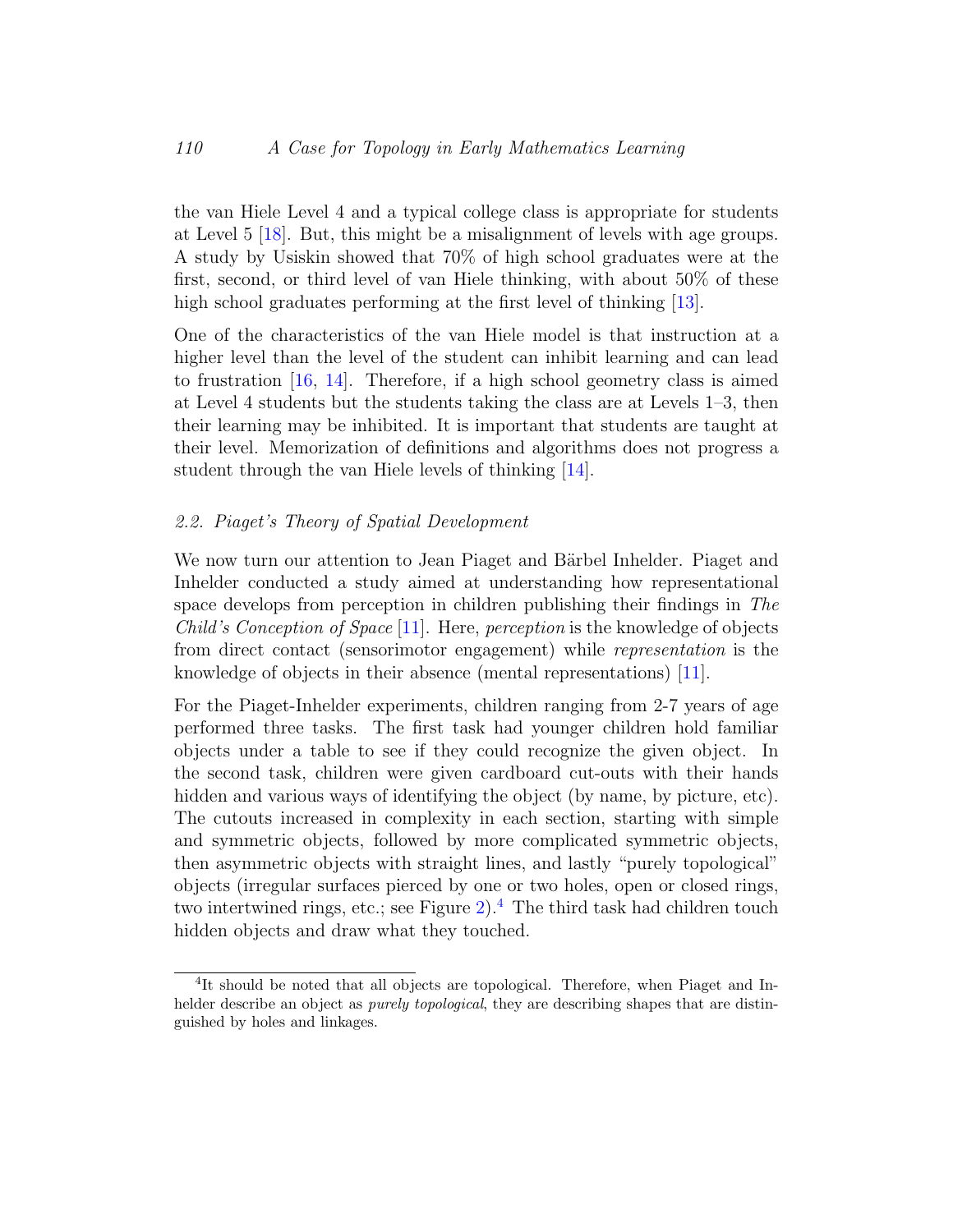

<span id="page-7-0"></span>Figure 2: Upper left: Shapes used in Task 2 Section 1 (simple and symmetric). Upper right: Shapes used in Task 2 Section 2 (more complicated and symmetric). Lower Left: Shapes used in Task 2 Section 3 (asymmetric). Lower right: Shapes used in Task 2 Section 4 (topological).

From this experiment, Piaget and Inhelder developed a theory about the development of spatial sense.<sup>[5](#page-7-1)</sup> They theorized that the representational space that develops first is topological in nature as opposed to Euclidean. Here, topological properties for Piaget and Inhelder are characterized as proximity, separation, order, and continuity [\[10\]](#page-11-6).

The Piaget-Inhelder theory consists of four stages. Stage  $0$  (age  $0-2$ ) is when children develop perceptual space; this is how one perceives an object in its presence. In Stages 1-3 (age 2.5–12 years), children develop representational space; that is, the capacity to hold on to a mental representation of an object in its absence. At the beginning of Stage  $1$  (1A), children can identify familiar objects such as clocks or houses, but not idealized or abstract shapes such as circles or triangles. Children later progress to Stage 1B where they begin to identify shapes that are topological in nature, as opposed to Euclidean in nature. In other words, children begin to view a cardboard ring as different from a cardboard solid circle. During Stage 2, children start to have a crude capacity to differentiate rectilinear and curvilinear (2A) which later progresses to complete differentiation of the classes of rectilinear and curvilinear objects (2B). Lastly in Stage 3 (age 7–12), children can distinguish complex forms and can construct mental images by operational activities.

<span id="page-7-1"></span><sup>5</sup>We must point out that Piaget and Inhelder's theory is not merely about spatial sense but describes cognitive development in a broader sense. In the following we are exclusively interested in the parts of their work that involve spatial reasoning.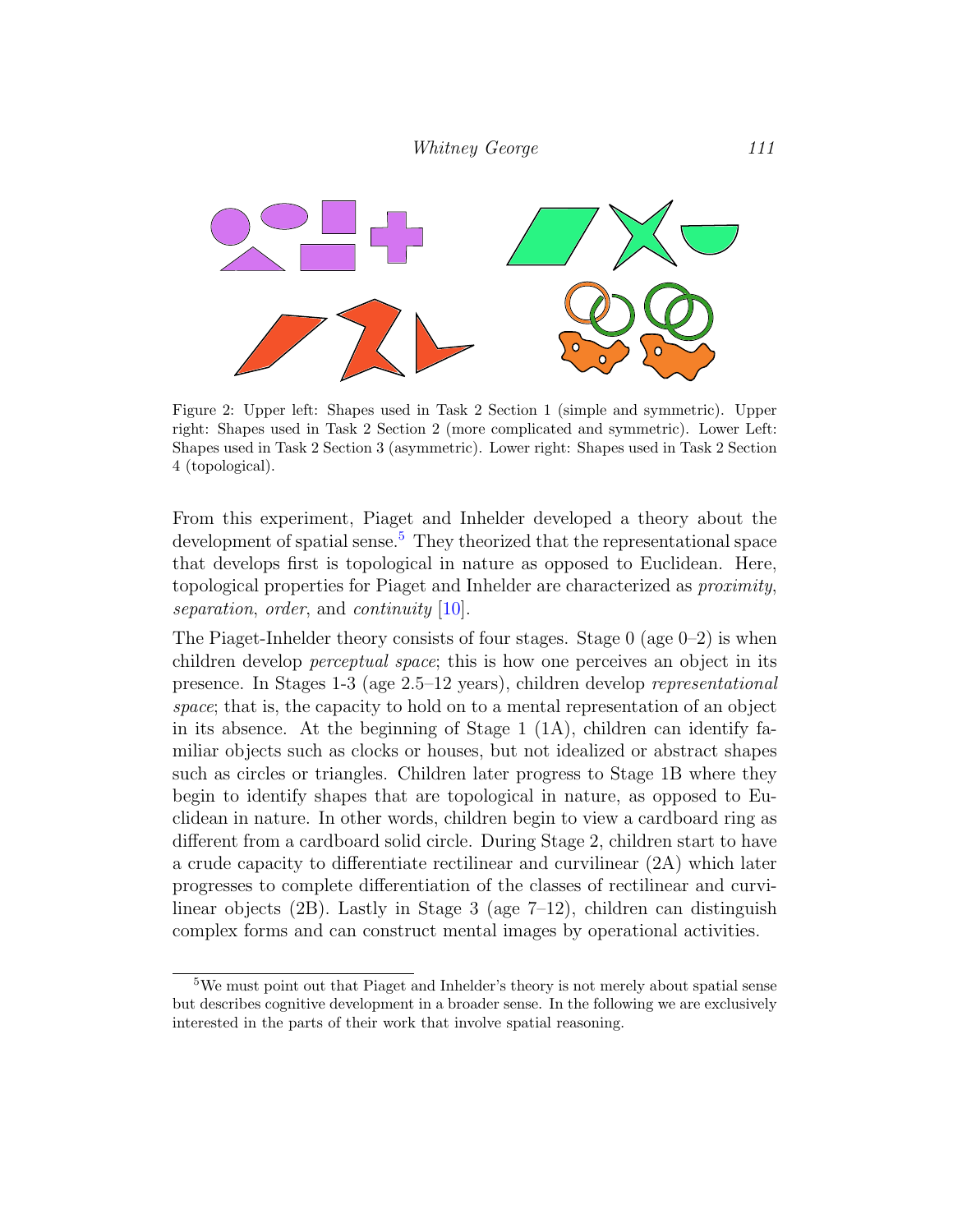It should be noted that the Piaget-Inhelder experiments were conducted by other researchers such as Lovell [\[9\]](#page-11-7) and Martin [\[10\]](#page-11-6) resulting in different conclusions. While these researchers observed some understanding of topological notions in the children, these children also demonstrated some competence with geometric concepts, casting doubt on Piaget and Inhelder's claim that topological concepts precede geometric concepts. Nevertheless, what is important for this article is that in these follow-up studies, too, children displayed some understanding of topological concepts at an early age.

#### 3. An Extension of Van Hiele's Model of Geometric Thinking

In this section, I extend the van Hiele model using Piaget's theory of spatial development. While Piaget's theory is age-based and the van Hiele model is instruction-based, there is a way to merge the two theories into a larger and more comprehensive theory of spatial thinking. I use Hoffer's 1993 description of the van Hiele levels  $[6]$ . In particular, at level n, the objects studied are now the statements that were explicitly made at level  $n-1$  as well as explicit statements that were only implicit at level  $n-1$ . In effect, the objects at level n consist of extensions at level  $n-1$  [\[6,](#page-11-5) page 208].

The van Hiele model of geometric thinking is a commonly used method to describe how children develop geometric and spatial sense [\[1\]](#page-10-1). At the first level of the van Hiele model, children can differentiate between a rectangle and a square [\[16\]](#page-12-3), but this is not how spatial thinking begins. To advance into the van Hiele Level 1, a child needs to have successfully transitioned through the van Hiele phases of earlier levels. So, what comes before Level 1? For instance, a four-year-old cannot differentiate a rectangle and a square [\[11,](#page-11-3) page 21], and therefore is not yet at Level 1. We use Copley's description of Level  $1<sup>6</sup>$  $1<sup>6</sup>$  $1<sup>6</sup>$ , where children recognize a circle because it looks like a clock  $[1,$ page 107], and we note that this agrees with the abilities of the children labeled at Stage 2A by Piaget. Three examples of children at Piaget's Stage 2A are; Eri (age 4 years, 4 months) who is given a circle and describes it as a wheel [\[11,](#page-11-3) page 32], Char (5 years, 2 months) who describes a rhombus as two roofs [\[11,](#page-11-3) page 32], and Ast (3 years, 2 months) who describes a notched circle as a rake [\[11,](#page-11-3) page 31]. From these descriptions, we can conclude that it is reasonable to associate van Hiele's Level 1 with Piaget's Stage 2A.

<span id="page-8-0"></span> ${}^{6}$ Recall once again that Copley uses the scaling the parallel scaling 0–4 for the levels.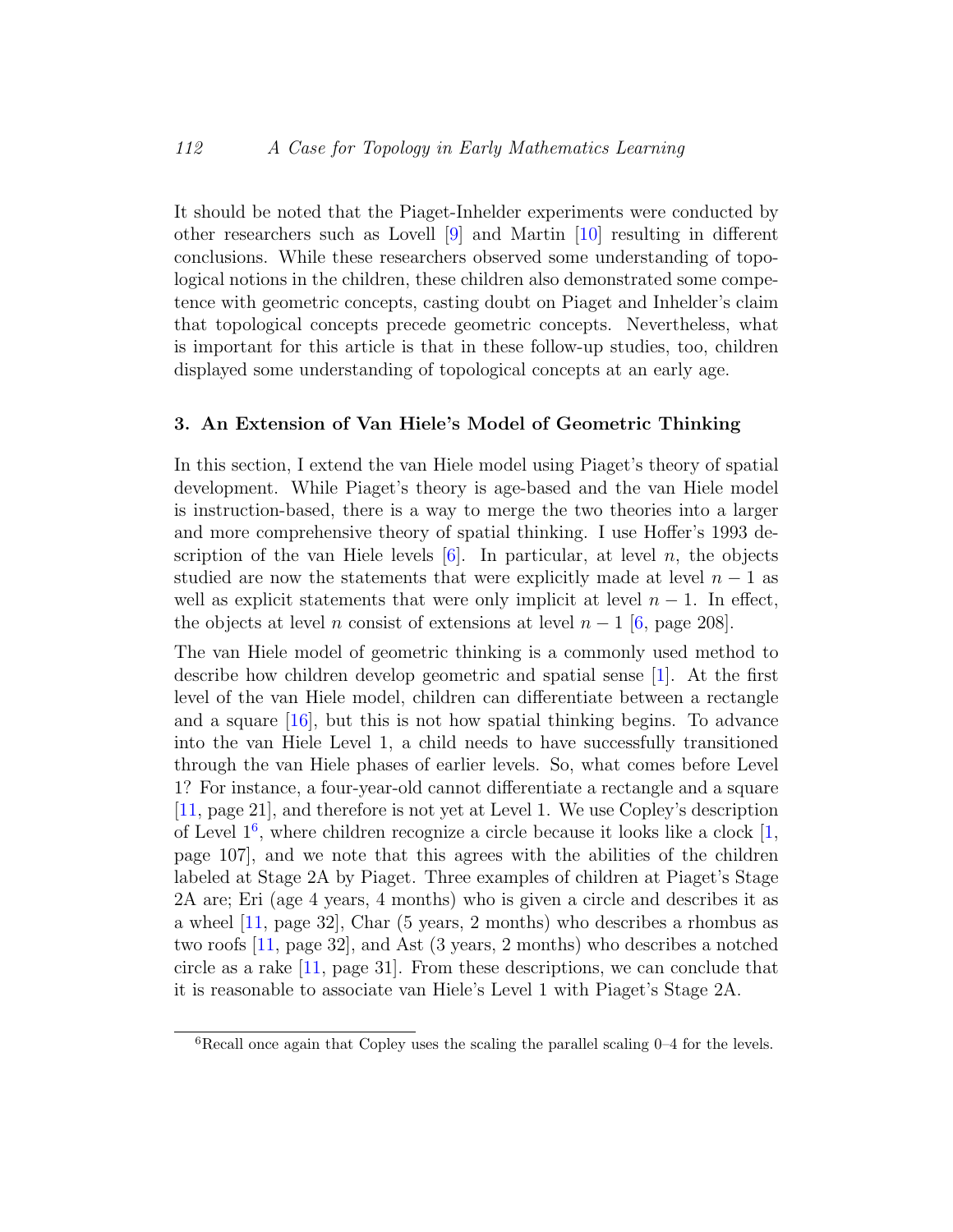We can verify this association by examining van Hiele's Level 2 and Piaget's Stage 3. At this level, children begin to learn isolated characteristics or attributes of the forms, such as "a square has four equal sides" [\[1\]](#page-10-1). During Piaget's Stage 3, children are able to draw stars with the correct number of points, shapes with right angles, and they have a sense of orientation [\[11,](#page-11-3) page 36]. They also can differentiate objects by side lengths [\[11,](#page-11-3) page 37]. In particular, a square would be differentiated from a rectangle and a child in this stage would be able to recognize that a square has four equal sides.

After verifying that the van Hiele Level 1 and Level 2 align with Piaget's Stage 2 and Stage 3, respectively, it is natural to define a preceding Level 0 for the van Hiele's model using Piaget's Stage 1. We do so by defining Level 0 as the stage where children can differentiate between topologically distinct objects such as a ring (not filled in) and a circle (filled in), but cannot differentiate geometrically distinct objects such as a circle from a square. It is here that we are able to place topological notions into an early level of a geometric/spatial framework. Here are three examples from Piaget's study that would be placed into this Level 0:

- 1. Ani (age 3 years 5 months) is sure that a square is the same as a circle but can differentiate a ring (not filled in) from a circle (filled in);
- 2. Don (age 3 years, 6 months) can distinguish a ring, a two holed surface, and a half-opened ring, but cannot distinguish a circle and an ellipse;
- 3. Sim (4 years) cannot distinguish a triangle from a circle or square, but correctly identifies an open ring, two intertwined rings, and an irregular surface with one hole [\[11,](#page-11-3) page 26].

In each one of these examples, the children distinguish between topologically distinct objects and associate topologically equivalent objects. Therefore, part of the transition from our Level 0 to Level 1 in the van Hiele model is where children develop a sense of basic geometric properties such as straight or curved.

#### 4. Concluding Remarks

Outside of the math community, topology is mostly an unfamiliar subject. But it does not have to be. From a very early age, children have a topological understanding that our K-12 curriculum currently does not nourish. By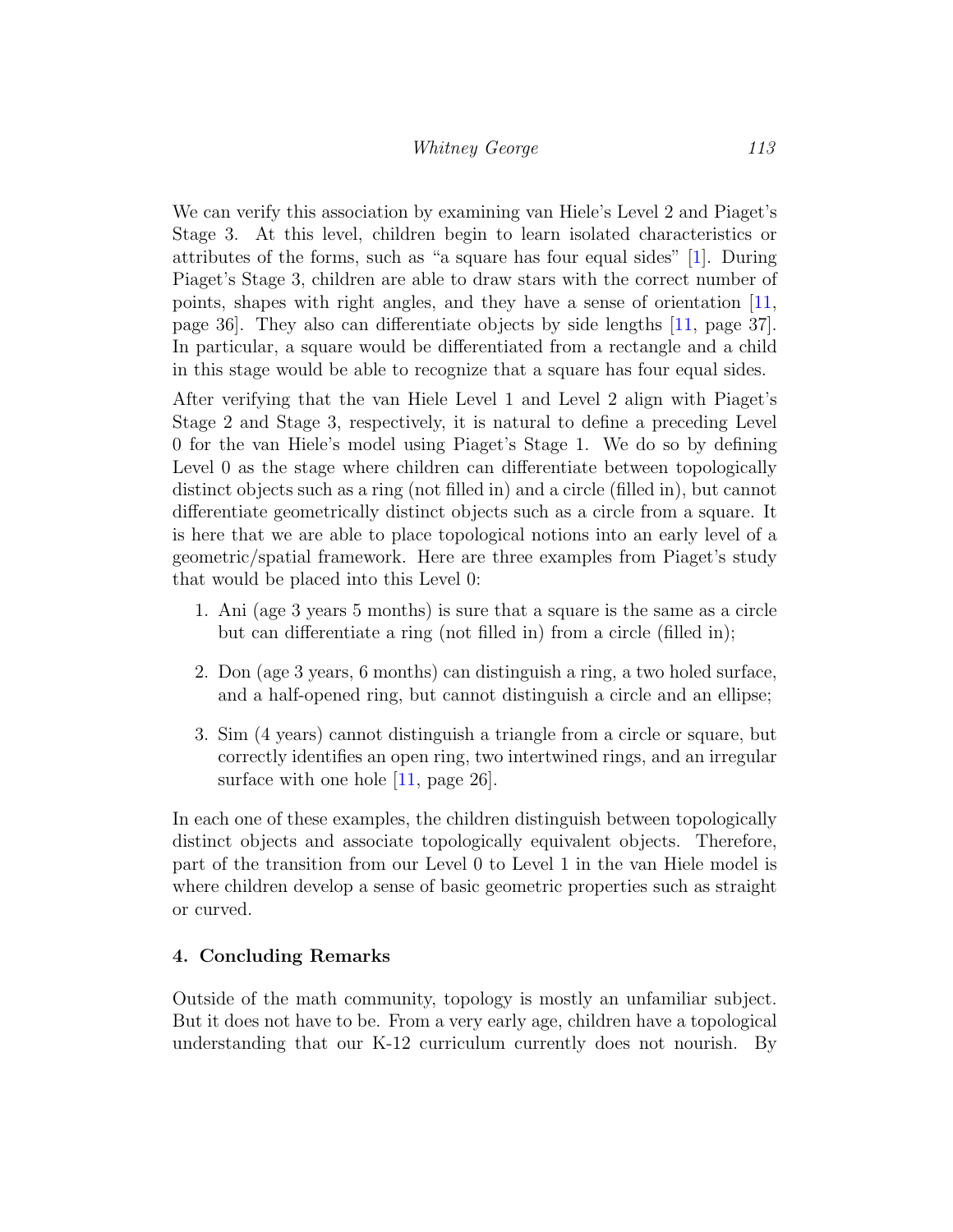finding a place for topological notions within the van Hiele model, we can begin a conversation about engaging students with topological ideas alongside Euclidean ideas at an early age. In particular, given the discussion above, we can justifyably argue that certain topological concepts are appropriate topics for preschoolers.

The extension of the van Hiele model described here offers a coherent and comprehensive framework to describe the development of geometric and topological intuition and understanding in young learners. My hope is that it may help educators encourage and nurture the development of spatial reasoning and understanding in students. We can, for instance, use the van Hiele phases of learning at Level 0 to help students transition successfully to Level 1. Furthermore, by building a strong Level 0 basis, students will be prepared for Level 1 since the objects at Level 1 are extensions from Level 0.

I believe the next step is to investigate further how topological concepts are understood by children in early education and how they relate to geometric concepts. We should also research how nurturing a preexisting topological intuition might support and advance the geometric knowledge of students. If the K-12 mathematics curriculum begins to incorporate some topological ideas, we might possibly observe many beneficial consequences. For one, students' geometric intuition could be strengthened if we routinely encourage them to compare and contrast topological and geometrical ideas. Also, if introduced to topology at an earlier stage, students might develop familiarity with an area of mathematics that has in modern times penetrated almost all other branches of mathematics [\[4\]](#page-11-1). This might help students make mathematical connections earlier in their education between areas of mathematics that might not otherwise be made, using topology as the common thread.

#### References

- <span id="page-10-1"></span>[1] Juanita Copley, Geometry and Spatial Sense in the Early Childhood Curriculum, National Association for the Education of Young Children, Washington DC, 2000.
- <span id="page-10-0"></span>[2] T. L. Corley, Students' Levels of Thinking as Related to Achievement in Geometry, Ed.D. dissertation, Arizona State University, Tempe AZ, 1990.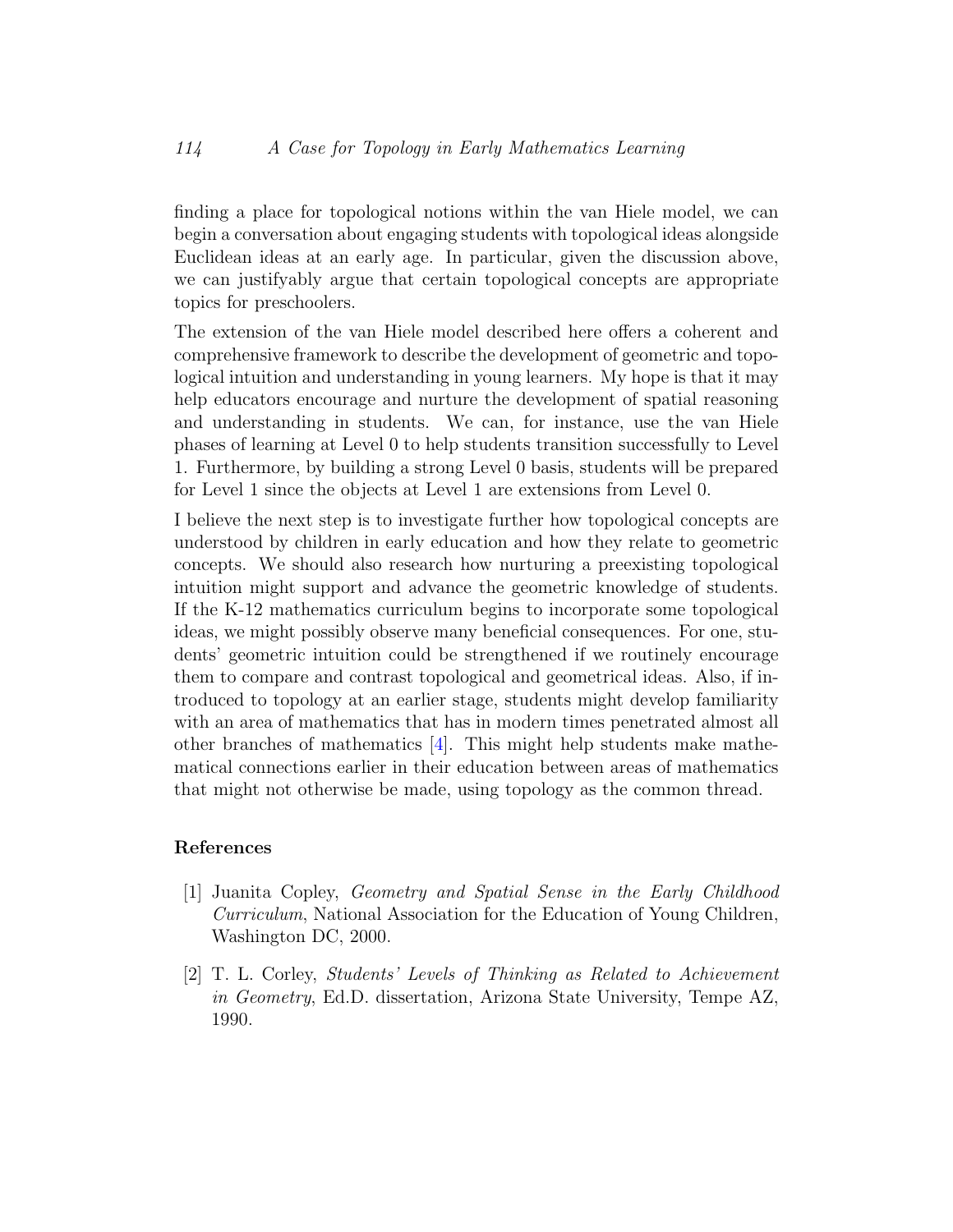#### Whitney George 115

- [3] Mary L. Crowley, "The van Hiele Model of Development of Geometric Thought", Learning and Teaching Geometry, K-12., edited by Mary Montgomery Lindquist (National Council of Teachers of Mathematics, Reston VA, 1987), pages 1–16.
- <span id="page-11-1"></span>[4] General topology, Encyclopedia of Mathematics, adapted from an original article by A.V. Arkhangelskii (originator), which appeared in Encyclopedia of Mathematics, edited by Michiel Hazewinkel (Kluwer Academic Publishers, 2002), available at [http://www.encyclopediaofmath.org/index.php?title=General\\_](http://www.encyclopediaofmath.org/index.php?title=General_topology&oldid=35422) [topology&oldid=35422](http://www.encyclopediaofmath.org/index.php?title=General_topology&oldid=35422), accessed on January 23, 2017.
- <span id="page-11-4"></span>[5] Steven Greenstein, "Making sense of qualitative geometry: The case of Amanda", Journal of Mathematical Behavior, Volume 36 (2014), pages 73–94.
- <span id="page-11-5"></span>[6] Alan Hoffer, "van Hiele Based Research", in Acquisition of mathematical concepts and processes, edited by Richard Lesh and Marsha Landau (Academic Press, New York,1983), pages 207–228.
- <span id="page-11-2"></span>[7] Monique Laurendeau and Adrien Pinard, The Development of the Concept of Space in the Child, International Universities Press, New York, 1970.
- <span id="page-11-0"></span>[8] J. D. Long, "Solving Easy Problems the Hard Way", blog post at Cerebral Mastication, posted on March 17, 2012, available at [http://www.cerebralmastication.com/2012/03/](http://www.cerebralmastication.com/2012/03/solving-easy-problems-the-hard-way/) [solving-easy-problems-the-hard-way/](http://www.cerebralmastication.com/2012/03/solving-easy-problems-the-hard-way/), accessed on January 23, 2017.
- <span id="page-11-7"></span>[9] K. Lovell, "A Follow-up study of some aspects of the work of Piaget and Inhelder on the Child's Conception of Space", British Journal of Educational Psychology, Volume 29 Issue 2 (1959), pages 104–117.
- <span id="page-11-6"></span>[10] J. Larry Martin, "An Analysis of Some of Piaget's Topological Tasks from a Mathematical Point of View", Journal for Research in Mathematics Education, Volume 7 Number 1 (1976), pages 8–24.
- <span id="page-11-3"></span>[11] Jean Piaget and Bärbel Inhelder, The Child's Conception of Space (translated by F. J. Langdon and J. L. Lunzer), Compton Printing Limited London and Aylesbury, Great Britain, 1971